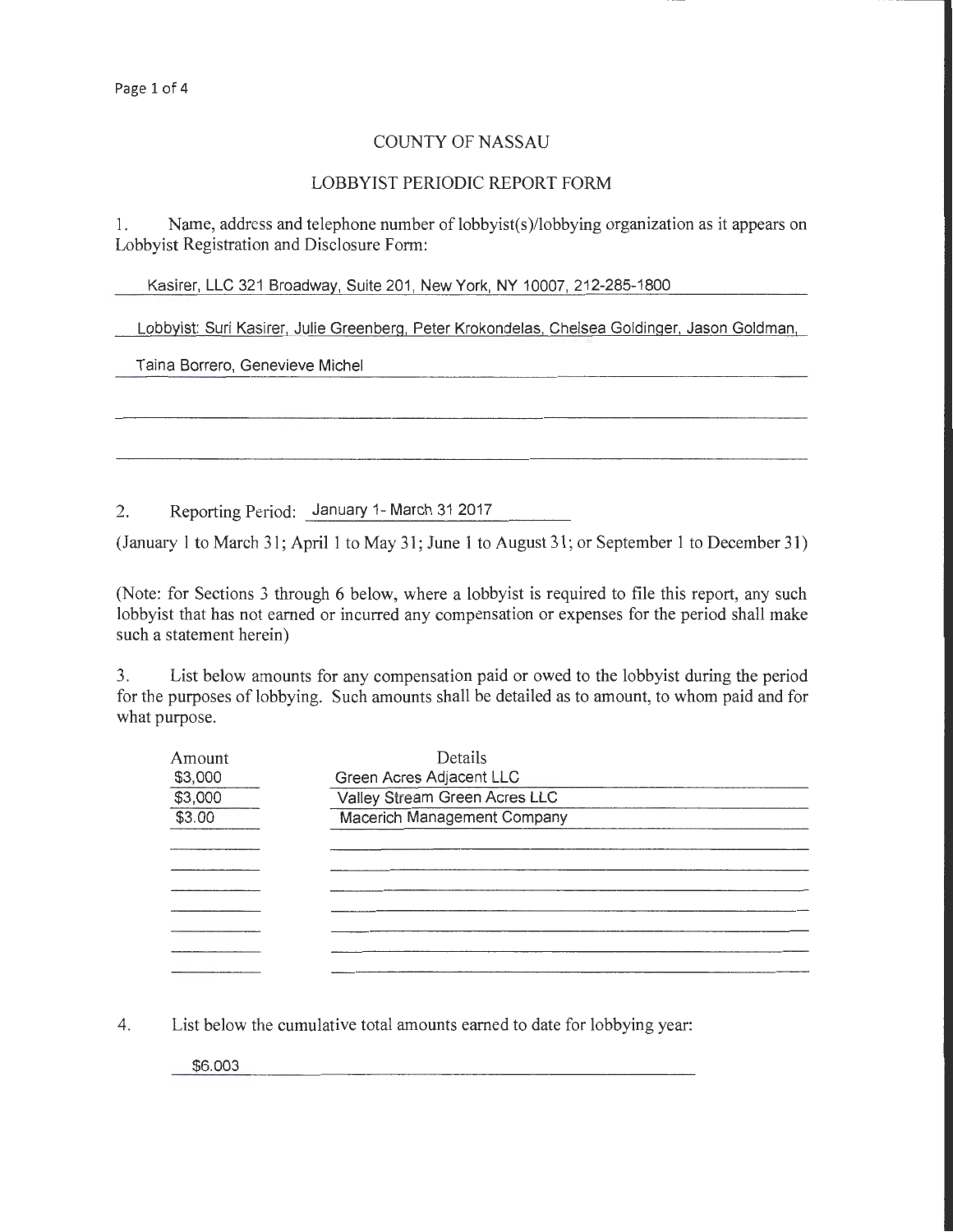Page 2 of 4

5. List below amounts for any expenses expended or incurred by the lobbyist during the period for the purposes of lobbying. Such amounts shall be detailed as to amount, to whom paid and for what purpose.

| Amount<br>\$0.00 | Details<br>N/A |
|------------------|----------------|
|                  |                |
|                  |                |
|                  |                |
|                  |                |
|                  |                |
|                  |                |
|                  |                |
|                  |                |
|                  |                |

6. List below the cumulative total amounts expended to date for lobbying year:

\$0.00

(In lieu of completing 7 through 10 below, you may attach a copy of your Lobbyist Registration and Disclosure Form, provided the information has not changed.)

7. List whether and where the lobbyist(s)/lobbying organization is registered as a lobbyist (e.g. Nassau County, New York State):

New York State, New York City, Nassau County

8. Name, address and telephone number of client(s) by whom, or on whose behalf, the lobbyist is retained, employed or designated.

Macerich Management Company 11311 North Tatum Blvd. Pheonix, AZ. 85028.

Green Acres Adjacent LLC 401 Wilshire Blvd, Ste 700, Los Angeles, CA 90401

Valley Stream Green Acres LLC 401 Wilshire Blvd, Ste 700, Los Angeles, CA 90401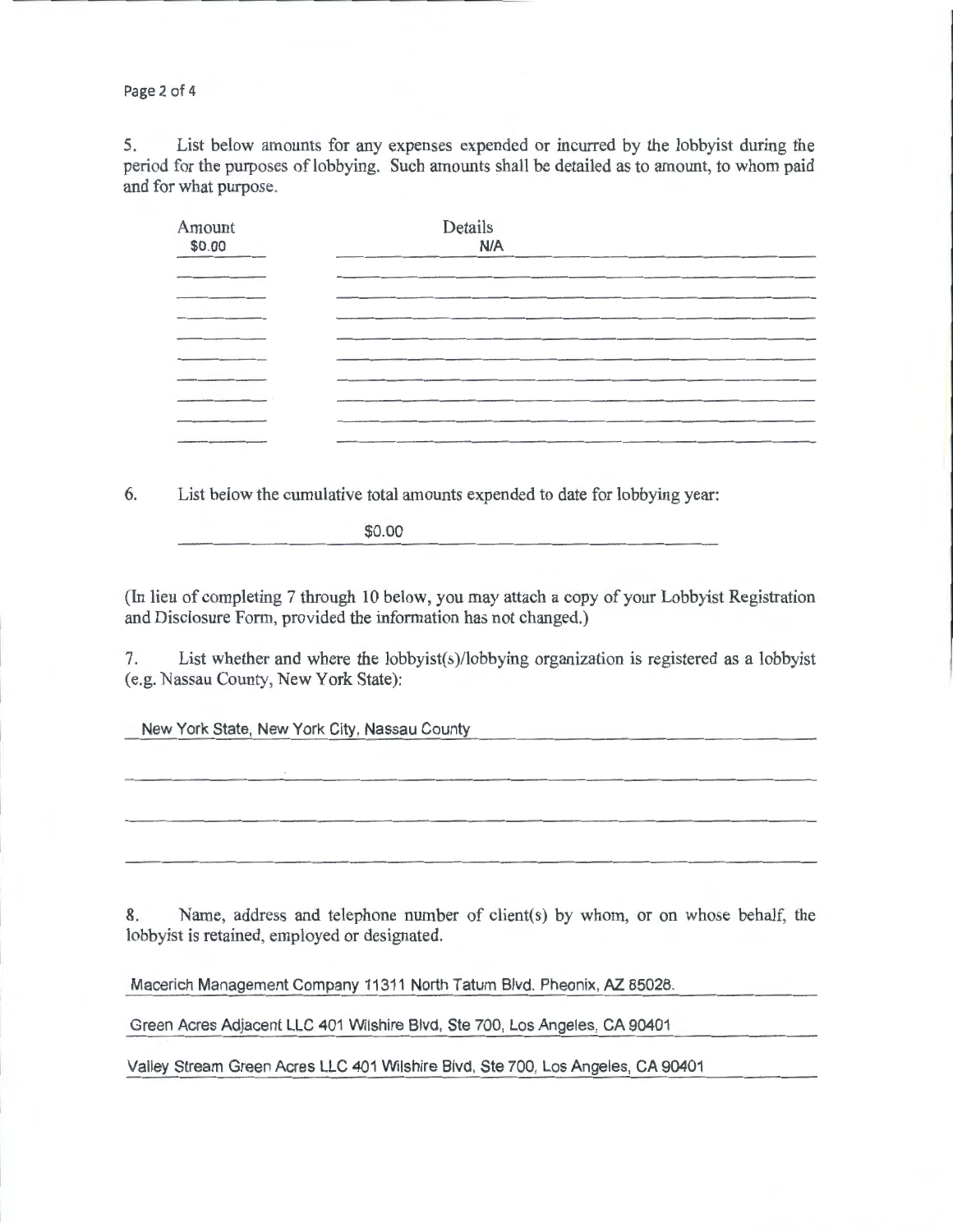Page 3 of 4

Phone for All: 310-394-6000

9. Describe lobbying activity conducted, or to be conducted, in Nassau County, and identify client(s) for each activity listed, during the Reporting Period.

Real Estate Issues on behalf of Macerich Management Company, Green Acres Adjacent LLC, and

Valley Stream Green Acres LLC.

10. The name of persons, organizations or governmental entities before whom the lobbyist has lobbied during the period.

Nassau County Executive, Nassau County Legislature, Nassau County Comptroller,

Nassau County Police Department, Hempstaed Town Board, Hempstead Town Supervisor,

Valley Stream Mayor